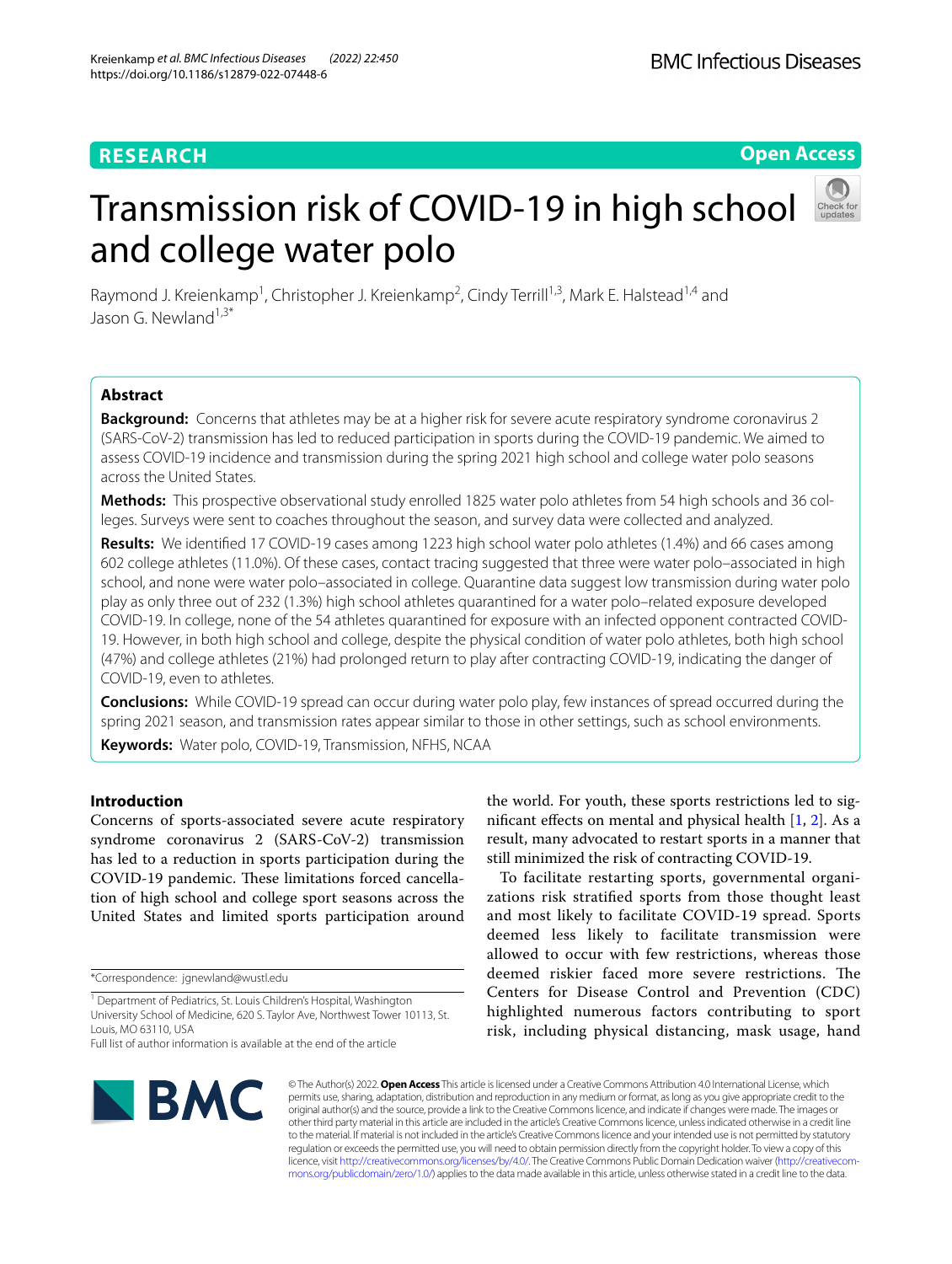hygiene, and respiratory etiquette [\[3](#page-5-2)]. However, these guidelines made it difficult to risk stratify some sports, such as water polo, where masks cannot be used, but play in an aquatic and, oftentimes, chlorinated environment. As a result, recommendations for water polo varied widely. The Italian National Olympic Committee suggested water polo was among the safer sports, ranking its risk similar to beach volleyball, whereas the state of California classifed it as high risk and imposed severe restrictions  $[4, 5]$  $[4, 5]$  $[4, 5]$  $[4, 5]$ . As a result, due to lack of data, governments were forced to make recommendations that potentially overestimated or underestimated risk.

In spring 2021, both high school and college water polo resumed to levels beyond what was previously permitted in the COVID-19 pandemic. Before the pandemic, greater than 40,000 youth participated in high school state-sanctioned water polo, with most in California [\[6](#page-5-5)]. Seasons vary by geographic area across the academic year. In spring 2021, high school state-sanctioned water polo began in nine states, all of which are represented in this survey. Total athlete number was signifcantly reduced given local regulations in many areas. Normally, there are over 100 combined men's and women's NCAA water polo teams, with men participating in fall and women in spring. None had been allowed to compete in fall 2020. However, in spring 2021, 24 men's teams participated in an abridged season, and a select number of women's teams were allowed to participate. While overall athlete numbers were reduced from typical seasons, this served as a perfect environment to monitor COVID-19 transmission and risk with water polo with still substantial participation, from across the country, at multiple age levels. By polling coaches at both the high school and college levels, we were able to gather the frst quantifable data of water polo risk with COVID-19. The aim of this study was therefore to determine COVID-19 transmission risk associated with water polo.

#### **Methods**

Study data (Fig. [1\)](#page-1-0) was collected using two sets of surveys (Additional fle [1:](#page-5-6) Appendix S1), one for high school and one for college, using REDCap electronic data capture tools hosted at Washington University School of Medicine [\[7,](#page-5-7) [8\]](#page-6-0). REDCap (Research Electronic Data Capture) is a secure, web-based software platform designed to support data capture for research studies, providing (1) an intuitive interface for validated data capture; (2) audit trails for tracking data manipulation and export procedures; (3) automated export procedures for seamless data downloads to common statistical packages; and (4) procedures for data integration and interoperability with external sources. Institutional review board (IRB) approval for use of surveys was granted (IRB #202102119).

High school coaches were informed of the study by water polo leadership in their area. Coaches interested in enrolling flled out the "General Information" survey. Every 2 weeks throughout the season, coaches were emailed the "14 Day Survey" to the email specifed to collect data on team activities over the previous 2 weeks. At the end of the season, a "Final Survey" was sent to coaches. High school coaches were responsible for flling out survey, and they would receive a repeat email in 48 h had data not been submitted.

College coaches were informed of the study by email after the conclusion of their seasons. All coaches interested in participating were able to complete the "College Water Polo" survey. The college coaches submitted the data themselves. Data from these surveys were collected in REDCap and then analyzed.

<span id="page-1-0"></span>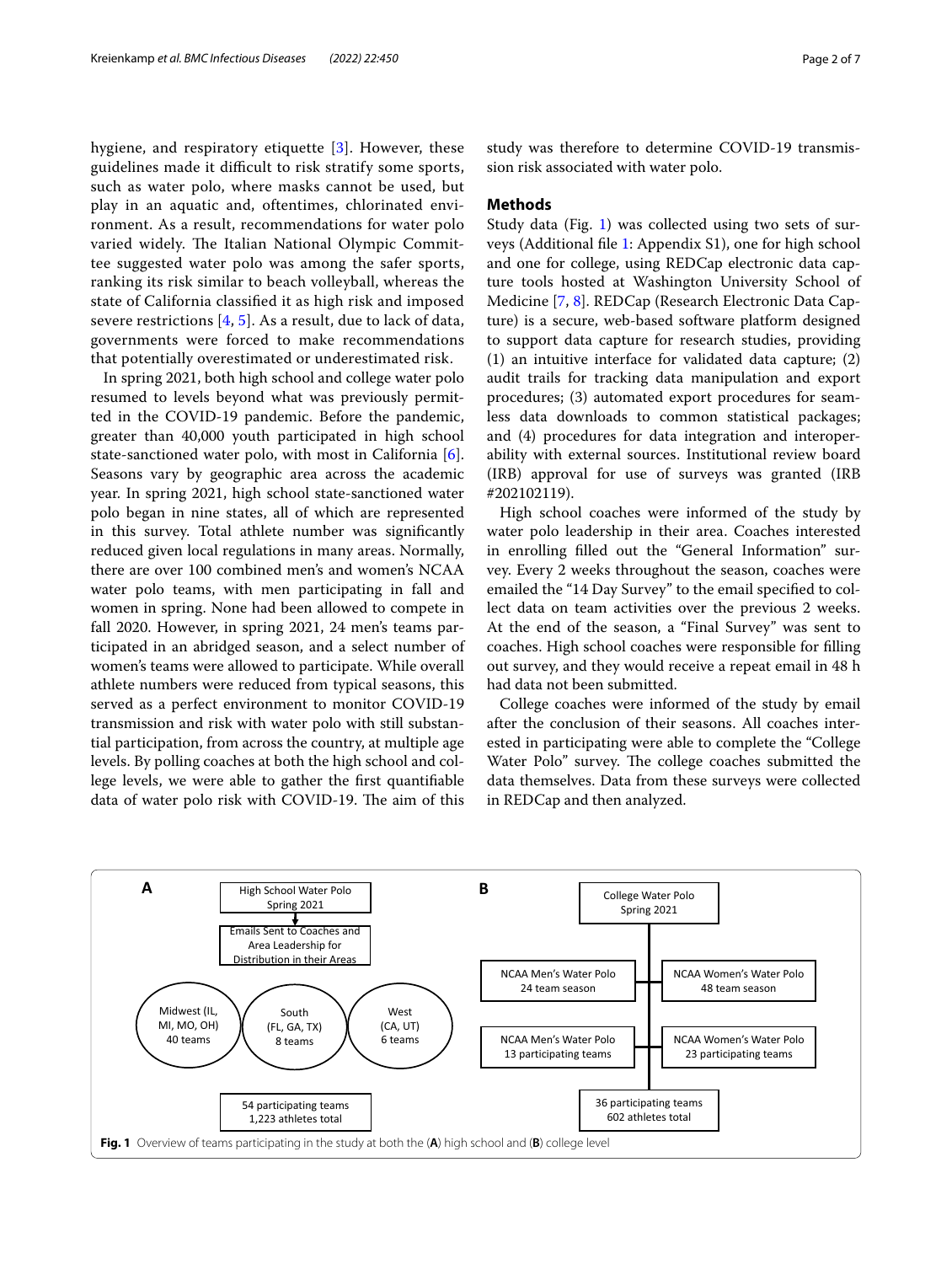Surveys were developed with the input of the coauthors to gather information helpful for understanding COVID-19 transmission risk with water polo. All surveys were sent for review to select coaches to ensure they were interpreted as intended. The high school survey was assessed longitudinally across the season so that real time data could be gathered.

Athlete exposures refers to one game or practice for one athlete. This was calculated using number of athletes, number of games, and number of practices. At the high school level, these data were collected on a bi-weekly basis, and the sum of athlete exposures was calculated for the entire season.

Contact tracing was primarily performed by dedicated personnel at each school. In high school, school districts were governed by protocols for contact tracing based on the rules of their local health departments. Local health departments, at times, also assisted with contact tracing. The NCAA required a school-designated representative to perform contact tracing. For some NCAA schools, contact tracing did not clearly determine if COVID-19 spread inside or outside of water polo play. In those cases not discriminated by school, coaches were asked to decide, if able, on if transmission occurred as a result of water polo activities.

#### **Results**

#### **High school water polo**

Fifty-four high school teams, with a total of 1223 high school athletes, from 9 diferent states (Florida, Georgia, California, Illinois, Michigan, Missouri, Ohio, Texas, Utah), enrolled in the study (Table  $1$ ). The spring high school season began as early as 1/4/21, and ended as late as 6/10/21. Before the season started, 33 of 1223 athletes (2.7%) had contracted COVID-19. During the high school season, 17 total COVID-19 cases were identifed,

indicating an incidence of 1.4%. Most of these cases were unrelated to in-pool activity. A total of 232 athletes were quarantined for close COVID-19 contacts during water polo practices or games. Quarantine criteria varied by health department and school district, though were reflective of overall CDC guidelines at the time [\[9](#page-6-1)]. Local health departments, as well as school officials, were engaged in close contact tracing of positive contacts. Of those athletes quarantined, only 3 (1.3%) tested positive for COVID-19, indicating very low transmission during water polo activities.

Throughout the season, teams performed mitigation strategies to decrease COVID-19 spread (Table [2](#page-2-1)). No statistical diferences were found in COVID-19 rates with these strategies given the overall low incidence. While widespread routine COVID-19 testing is certainly helpful, only one COVID-19 case was identifed through this testing.

#### **College water polo**

After postponing the regularly scheduled men's fall 2020 water polo season, the NCAA conducted a shortened men's season in spring 2021, running from January until March 21, 2021. A normal women's season was held, running from January 2021 until May 16, 2021.

<span id="page-2-1"></span>**Table 2** High school water polo COVID-19 mitigation strategies

|                                      | <b>Boys</b><br>n (%) | Girls<br>n(%) | Co-Ed<br>n(%) | Total<br>n (%) |
|--------------------------------------|----------------------|---------------|---------------|----------------|
| Mask usage while on deck             | 15 (88%)             | 21 (91%)      | 14 (100%)     | 50 (93%)       |
| Symptom screening before<br>activity | 15 (88%)             | 18 (78%)      | 8 (57%)       | 41 (76%)       |
| Locker room usage                    | 8 (47%)              | 7(30%)        | 8 (57%)       | 23 (43%)       |
| Outdoor pool location                | 5 (29%)              | 4 (17%)       | 1(7%)         | 10 (19%)       |
| Routine COVID-19 testing             | 4 (17%)              | 1(2%)         | 1(2%)         | 6 (11%)        |

#### <span id="page-2-0"></span>**Table 1** COVID-19 in high school water polo

|                                                                                          | <b>Boys</b><br>n(%) | Girls<br>n(%) | Co-Ed<br>n(%) | Overall<br>n(%) |
|------------------------------------------------------------------------------------------|---------------------|---------------|---------------|-----------------|
| Total athletes                                                                           | 421                 | 500           | 302           | 1223            |
| Teams                                                                                    | 17                  | 23            | 14            | 54              |
| Athlete exposures <sup>a</sup>                                                           | 15,049              | 21,167        | 14,091        | 50,307          |
| Total COVID-19 cases (percentage of total athletes who<br>contracted COVID-19)           | $6(1.4\%)$          | $9(1.8\%)$    | $2(0.6\%)$    | 17 (1.4%)       |
| Cases per 10,000 athlete exposures <sup>a</sup>                                          | 4.0                 | 4.2           | 1.4           | 3.4             |
| Number of athletes requiring > 7 days after quarantine end<br>to return to full activity | 4 (66%)             | 3 (33%)       | 1(50%)        | 8 (47%)         |
| Total quarantines for water polo contacts                                                | 70                  | 136           | 26            | 232             |
| Total positives from water polo quarantines                                              | $2(2.9\%)$          | 1(0.7%)       | $0(0\%)$      | $3(1.3\%)$      |

<sup>a</sup> Athlete exposures refers to one game or practice for one athlete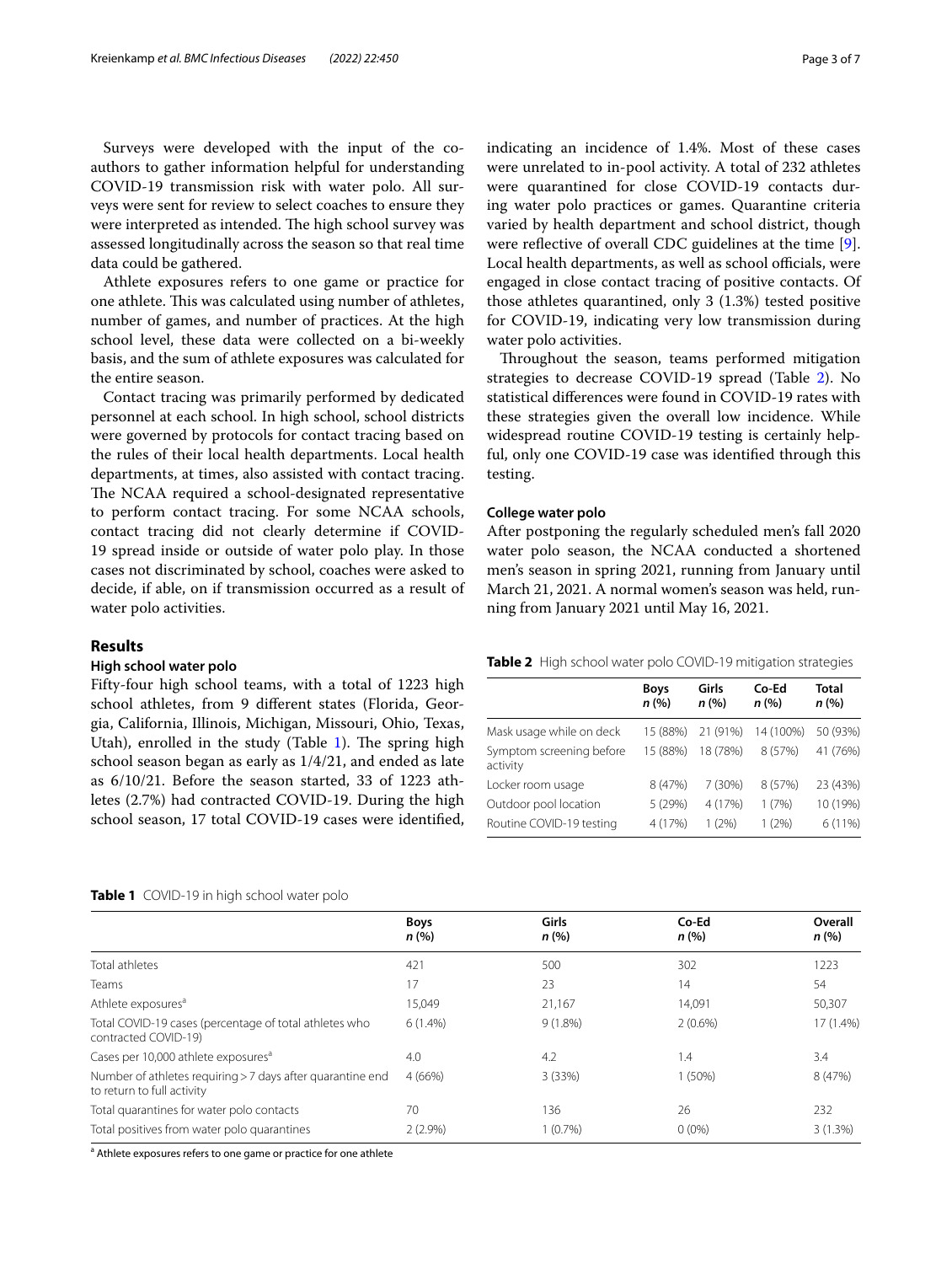#### <span id="page-3-0"></span>**Table 3** COVID-19 in college water polo

|                                                                                                    | Men<br>n(%) | Women<br>n (%) | Overall<br>n (%) |
|----------------------------------------------------------------------------------------------------|-------------|----------------|------------------|
| Total athletes                                                                                     | 233         | 369            | 602              |
| Teams                                                                                              | 13          | 23             | 36               |
| Total games                                                                                        | 77          | 245            | 322              |
| Athlete exposures <sup>a</sup>                                                                     | 11,214      | 24,748         | 35,962           |
| Total COVID-19 cases                                                                               | 17 (7.3%)   | 49 (13.3%)     | 66 (11.0%)       |
| Cases per 10,000 athlete exposures <sup>a</sup>                                                    | 15.1        | 19.8           | 18.3             |
| Number of symptomatic cases                                                                        | 8 (47%)     | 30 (61%)       | 38 (58%)         |
| Number of athletes requiring > 7 days after quarantine end to return<br>to baseline activity level | 3(18%)      | 11 (22%)       | 14 (21%)         |
| Teams with cases                                                                                   | 7(54%)      | 9(39%)         | 16 (44%)         |

<sup>a</sup> Athlete exposures refers to one game or practice for one athlete

<span id="page-3-1"></span>**Table 4** Frequency of mandatory team-wide COVID-19 surveillance testing in college water polo

| <b>Testing frequency</b> | Men<br>n (%) | Women<br>n (%) | <b>Total</b><br>n (%) |
|--------------------------|--------------|----------------|-----------------------|
| Less than once per week  | $0(0\%)$     | 1(4%)          | 1(3%)                 |
| Weekly                   | $0(0\%)$     | 1(4%)          | 1(3%)                 |
| Two times per week       | 2(15%)       | 1(4%)          | 3(8%)                 |
| Three times per week     | 11 (85%)     | 15 (65%)       | 26 (72%)              |
| Four times per week      | $0(0\%)$     | 3(13%)         | 3(8%)                 |
| Daily                    | $0(0\%)$     | 2(9%)          | 2(6%)                 |

<span id="page-3-2"></span>**Table 5** Source of college water polo COVID-19 infections as identifed by contact tracing

|                       | Men<br>n (%) | Women<br>n (%) | Total<br>n (%) |
|-----------------------|--------------|----------------|----------------|
| In-water transmission | $0(0\%)$     | $0(0\%)$       | $0(0\%)$       |
| Social gatherings     | 6 (35%)      | 30 (61%)       | 36 (54%)       |
| Roommate              | 2(12%)       | 11 (22%)       | 13 (20%)       |
| Family                | 1(6%)        | 3(6%)          | 4(6%)          |
| Other                 | 8 (47%)      | 5 (10%)        | 13 (20%)       |

Thirty-six teams enrolled in our study at the conclusion of their season (Table  $3$ ). This included 602 athletes, with 66 COVID-19 cases identifed over the course of the season. As part of the NCAA protocols [\[10](#page-6-2)], all schools completed some form of routine COVID-19 testing, with most teams testing three times per week (Table [4\)](#page-3-1). At all institutions, contact tracing was performed. Interestingly, none of the 66 cases were traced to in-pool contact, with the largest percentage traced to social gatherings (Table [5](#page-3-2)). In fact, numerous instances occurred where players were in close contact <span id="page-3-3"></span>**Table 6** College water polo vaccination rates at end of spring season

| Percentage<br>vaccinated | Men<br>n (%) | Women<br>n (%) | Total<br>n (%) |
|--------------------------|--------------|----------------|----------------|
| $< 25\%$                 | 5 (38%)      | 7(30%)         | 12 (33%)       |
| 26-50%                   | 2(15%)       | 7 (30%)        | 9(25%)         |
| 51-75%                   | $0(0\%)$     | 4 (17%)        | 4 (11%)        |
| 76-99%                   | 4 (31%)      | 5 (22%)        | 9(25%)         |
| 100%                     | 2(15%)       | $0(0\%)$       | 2(6%)          |

in the pool within 48 h of an individual developing COVID-19, but no cases were reported. In the women's season, 54 athletes were identifed who required quarantine after an opponent developed COVID-19 within 48 h of playing a game. In each of these cases, none of the 54 at-risk athletes developed COVID-19.

Of the 66 cases of COVID-19 identifed, 58% of athletes were symptomatic. In 21% of cases, athletes required more than 7 days after quarantine to return to their previous level of activity. Again, this highlights the dangerous nature of the virus, even in young athletes. While vaccination efforts are primarily intended to prevent severe disease, it is possible that they may have helped mitigate spread of COVID-19. Yet, more than 50% of teams had less than a 50% vaccination rate by the end of the season, which is below the threshold needed for herd immunity (Table  $6$ ). This vaccine rate is not surprising, since most did not have access to vaccines until late in their respective seasons. One case of COVID-19 occurred in an individual that had previously been vaccinated. As a result, our data suggest that COVID-19 transmission during water polo play is unlikely in most circumstances.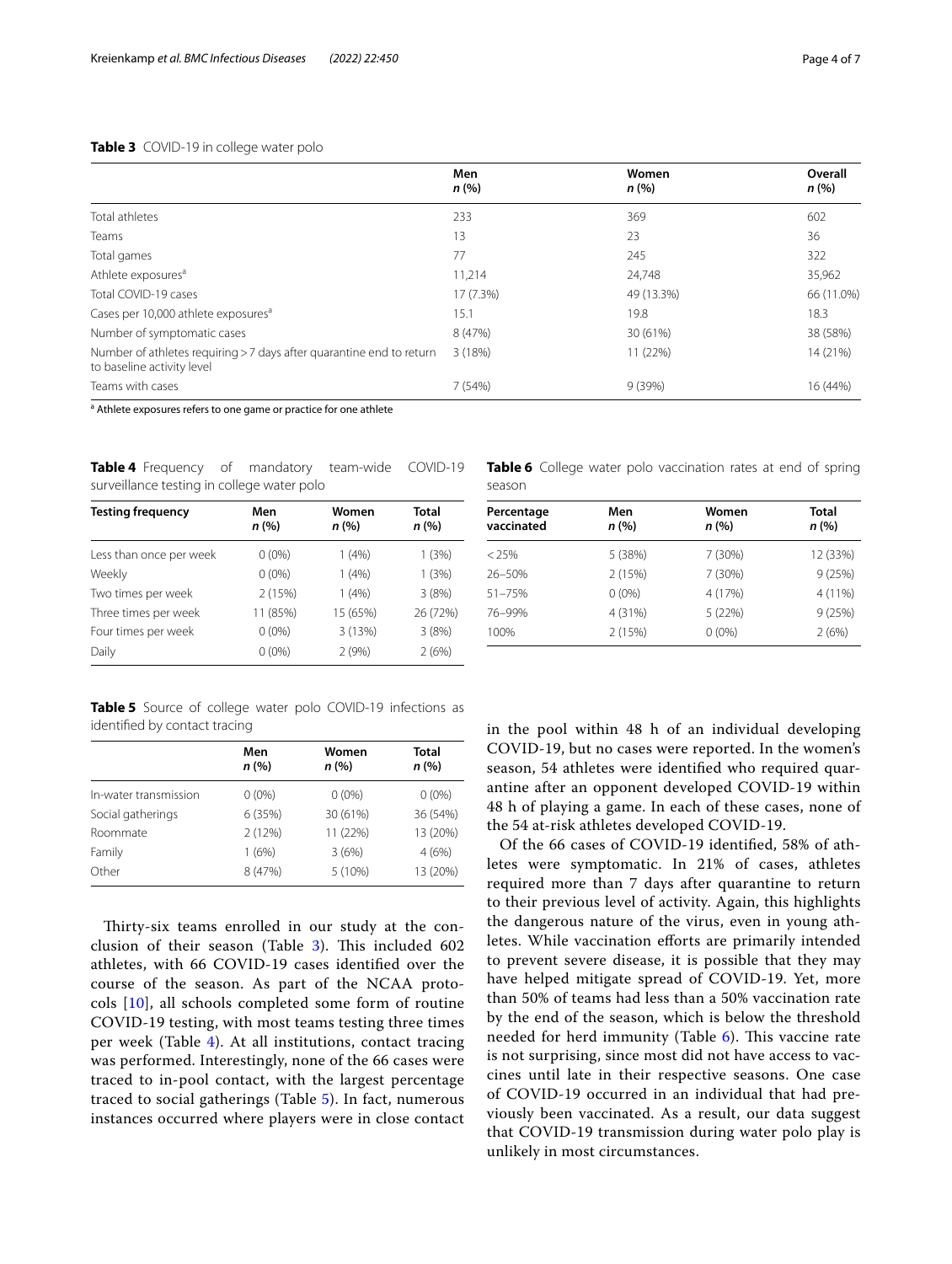### **Discussion**

Since the start of the COVID-19 pandemic, more is now known about the spread of COVID-19 and those environments conducive to spread. This is also true in athletics, where more data have emerged about COVID-19 in sport. Recently, multiple studies have demonstrated minimal disease transmission in soccer [[11](#page-6-3), [12](#page-6-4)]. Understanding more about disease spread in athletics is important to allow government organizations to advise how to proceed with sports in a safe manner.

This study is the first to monitor disease and disease transmission in water polo. Because of lack of studies to this point, recommendations have been disparate across the United States and around the world. While anecdotal reports suggested little spread and risk with water polo, this study quantifes this risk. Strikingly, our data suggests that COVID-19 risk through in-pool water polo activity, at both the high school and college level, is minimal. In fact, our data here notes that only 1.3% of high school athletes playing water polo turned positive after an in-pool exposure and no college athletes turned positive after such an exposure. Interestingly, two boys' cases occurred after athletes were forced to leave an outdoor pool due to inclement weather. As athletes huddled together under a shelter, they did not wear masks, but the coaches did. Two players within 48 h of this event contracted COVID-19. As a result, it is uncertain whether these cases were due to in-pool contact or were related to lack of masks while huddled under the pavilion.

Remarkably, the 1.4% incidence overall during the high school water polo season is even less than the 2% positivity rate reported in schools after masked exposure [\[13](#page-6-5)]. Additionally, this rate is lower than the percentage of athletes who contracted COVID-19 before the season. While the incidence of COVID-19 was greater before the season, this might also suggest that water polo had some protective efect against COVID-19 given that coaches and athletes may have adhered more closely to protocols in order to ensure they remained eligible to compete in activities. Given these fndings, protocols limiting stricter return to sports should be re-evaluated, particularly with the mental and physical health benefts they provide for athletes.

Why water polo, without masks and periods of close contact, is an inhospitable environment for COVID-19 transmission remains to be investigated. Some have suggested that the chlorinated environment, higher environmental temperature and humidity, and air circulation, whether indoors or outdoors, decrease the risk of COVID-19 spread [[14](#page-6-6)]. A recent study demonstrated the rapid inactivation of SARS-CoV-2 in properly chlorinated pools [\[15](#page-6-7)]. However, our data suggest that lack of mask usage should not result in governmental organizations automatically assigning water polo the highest risk.

While risk mitigation techniques did not have a quantifable efect in decreasing COVID-19 transmission, multiple coaches specifcally mentioned that use of these techniques decreased spread. Given that 93% of teams in the high school cohort wore masks on deck, this may have prevented greater incidence of COVID-19 among team members.

Vaccination continues to be important in limiting the spread of COVID-19. As vaccinations become more widely available, those who have access should continue to vaccinate to further decrease risk. However, vaccines will not entirely prevent COVID-19, as evident in the one collegiate water polo athlete in this study who contracted COVID-19 even after vaccination. Nevertheless, given the signifcant symptoms among those who contracted COVID-19, including those who took longer than 1 week to return to play, vaccination should be an important efort for those interested in protecting athletes.

## **Limitations**

The weaknesses of this study include incomplete participation of athletes and teams competing during the spring 2021 season. While greater than 60% of high school teams in Missouri were included in this study and greater than 40% of college teams, including greater than 50% of men's teams, many teams were unable to participate, either due to administrative prohibition or lack of knowledge of the study. However, we did survey over 1800 total athletes from a diverse geographic area. Given this diverse cohort, it should be representative of a broader population. More studies will be needed to continue to track COVID-19 in the water polo population.

In addition, all surveys were completed by coaches. This assumes complete knowledge of athlete health and contacts by coaches involved, which sometimes was performed by other staff at the school. Additionally, this data relies on external contact tracers to determine the source of infection. Our study also relied on schools to determine who was a high-risk contact needing quarantine. This introduced heterogeneity into the study that would have been prevented if one contact tracer with one set of standards would have performed contact tracing for all subjects. Numerous coaches remarked on the inconsistency in establishing quarantine criteria among neighboring schools and school districts. In some instances, schools may have been more conservative given the importance of slowing COVID-19 spread, thus overestimating the number of athletes who needed to quarantine and were a high-risk contact.

There is also risk of response bias with this survey. Coaches may have been interested in reporting numbers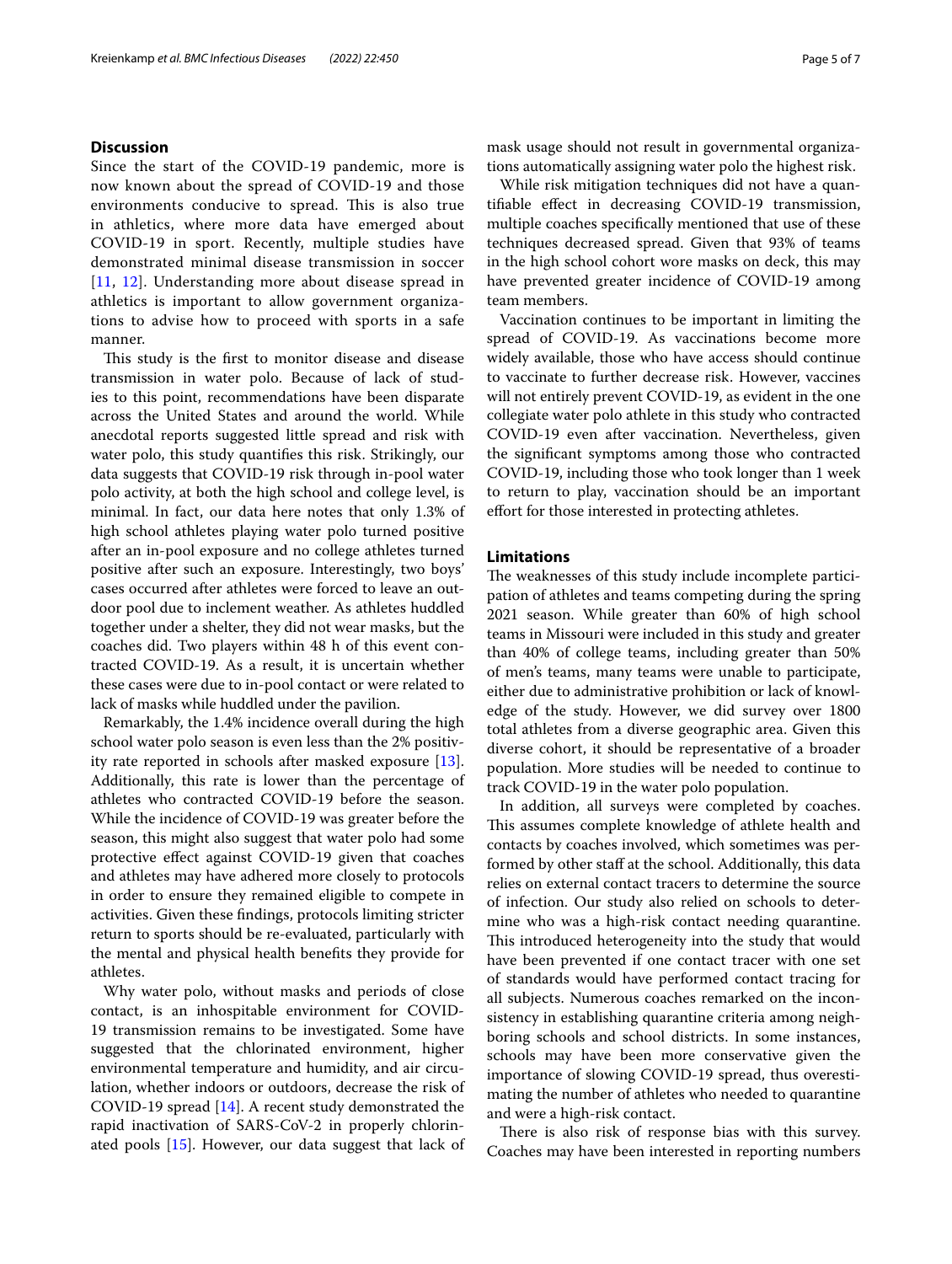that showed little transmission amongst their program or supported the safety of water polo. Alternatively, coaches with significant spread may have failed to respond. The survey was anonymous to decrease this risk. Further, at outset of this survey, there was a concerted effort to identify any water polo transmission to inform the community of what might be done to minimize spread. However, over the course of the study, no signifcant water polo transmission was reported, also making us more confdent that our results are refective of the more general population.

It is also possible that some athletes may not have reported symptoms of COVID-19 in order to avoid quarantine and continue athletic participation. This may have prevented identifcation of some COVID-19 cases at the high school level, but not the college level, where routine testing was mandatory.

#### **Conclusion**

Our cohort is the frst to demonstrate the relative safety of water polo during the COVID-19 pandemic. The findings suggest that water polo may be played safely with proper mitigation techniques outside of the pool. Furthermore, governmental organizations should evaluate water polo risk classifcation with the data we have here namely, that we see little transmission of COVID-19 with water polo, and risk is likely minimal with proper mitigation strategies. As more competition is allowed, more exposures will occur, providing a greater understanding of relationship between COVID-19 and water polo.

#### **Abbreviations**

CDC: Centers for Disease Control and Prevention; COVID-19: Coronavirus disease 2019; NCAA: National Collegiate Athletic Association; IRB: Institutional review board; SARS-CoV-2: Severe acute respiratory syndrome coronavirus 2.

#### **Supplementary Information**

The online version contains supplementary material available at [https://doi.](https://doi.org/10.1186/s12879-022-07448-6) [org/10.1186/s12879-022-07448-6](https://doi.org/10.1186/s12879-022-07448-6).

<span id="page-5-6"></span>**Additional fle 1: Appendix S1.** Survey of water polo coaches—general information.

#### **Acknowledgements**

We would like to thank Chris Sorensen for his assistance in developing and formulating the REDCap surveys. We would also like to thank Miguel Figueras, Christy Sicard, and Felix Mercado for endorsing this project and their assistance in promoting survey completion. Most importantly, we would like to thank all coaches who participated in this project, allowing us to learn about COVID-19 spread in water polo.

#### **Author contributions**

RJK conceptualized and designed the study, drafted the initial manuscript, and reviewed and revised the manuscript. CJK assisted in study design. CT ensured study compliance with institutional requirements and assisted in IRB

submission. MEH and JGN assisted in study design and critically reviewed the manuscript. All authors read and approved the fnal manuscript.

#### **Funding**

There was no funding directly provided for this study.

#### **Availability of data and materials**

The datasets generated during and analyzed during the current study are not publicly available given that public release of information was not authorized by participants nor approved by Institutional Review Board. Requests for further information should be directed to R. Kreienkamp.

#### **Declarations**

#### **Ethics approval and consent to participate**

Surveys and study design were approved through Washington University School of Medicine Institutional Review Board, IRB #202102119. IRB approval was obtained to ensure the rights and welfare of individuals participating were protected and that research was performed in an ethical manner. Research was performed in accordance with the Declaration of Helsinki. All participants provided informed consent to participate.

#### **Consent for publication**

Not applicable.

#### **Competing interests**

Jason Newland reports funding from the Agency for Healthcare Research and Quality, NIH, and a research grant from Merck. Mark Halstead reports funding from the American Academy of Pediatrics for development of educational presentations. All other authors report no competing interests.

#### **Author details**

<sup>1</sup> Department of Pediatrics, St. Louis Children's Hospital, Washington University School of Medicine, 620 S. Taylor Ave, Northwest Tower 10113, St. Louis, MO 63110, USA. <sup>2</sup> Department of Electrical Engineering, University of Notre Dame, Notre Dame, IN, USA. <sup>3</sup> Division of Infectious Diseases, St. Louis Children's Hospital, Washington University School of Medicine, St. Louis, MO, USA. 4 Department of Orthopedic Surgery, St. Louis Children's Hospital, Washington University School of Medicine, St. Louis, MO, USA.

Received: 13 September 2021 Accepted: 4 May 2022 Published online: 11 May 2022

#### **References**

- <span id="page-5-0"></span>1. McGuine TA, Biese KM, Petrovska L, et al. Mental health, physical activity, and quality of life of us adolescent athletes during COVID-19-related school closures and sport cancellations: a study of 13 000 athletes. J Athl Train. 2021;56(1):11–9.
- <span id="page-5-1"></span>2. Dunton GF, Do B, Wang SD. Early effects of the COVID-19 pandemic on physical activity and sedentary behavior in children living in the U.S. BMC Public Health. 2020;20(1):1–13.
- <span id="page-5-2"></span>3. CDC. Considerations for youth sports administrators. Available from: [https://www.cdc.gov/coronavirus/2019-ncov/community/schools-child](https://www.cdc.gov/coronavirus/2019-ncov/community/schools-childcare/youth-sports.html) [care/youth-sports.html](https://www.cdc.gov/coronavirus/2019-ncov/community/schools-childcare/youth-sports.html). Published 2020. Accessed 20 Aug 2021.
- <span id="page-5-3"></span>4. Keith B. Water polo, open water swimming deemed among safest sports from coronavirus. Swim Swam. Available from: [https://swimswam.com/](https://swimswam.com/water-polo-open-water-swimming-deemed-among-safest-sports-from-coronavirus/) [water-polo-open-water-swimming-deemed-among-safest-sports-from](https://swimswam.com/water-polo-open-water-swimming-deemed-among-safest-sports-from-coronavirus/)[coronavirus/](https://swimswam.com/water-polo-open-water-swimming-deemed-among-safest-sports-from-coronavirus/). Accessed 20 Aug 2021.
- <span id="page-5-4"></span>5. California Department of Public Health. Outdoor and indoor youth and recreational adult sports. Available from: [https://www.cdph.ca.gov/Progr](https://www.cdph.ca.gov/Programs/CID/DCDC/Pages/COVID-19/outdoor-indoor-recreational-sports.aspx) [ams/CID/DCDC/Pages/COVID-19/outdoor-indoor-recreational-sports.](https://www.cdph.ca.gov/Programs/CID/DCDC/Pages/COVID-19/outdoor-indoor-recreational-sports.aspx) [aspx](https://www.cdph.ca.gov/Programs/CID/DCDC/Pages/COVID-19/outdoor-indoor-recreational-sports.aspx). Accessed 20 Aug 2021.
- <span id="page-5-5"></span>6. National Federation of State High School Associations. 2018–2019 high school athletics participation survey. [https://www.nfhs.org/media/10204](https://www.nfhs.org/media/1020412/2018-19_participation_survey.pdf) [12/2018-19\\_participation\\_survey.pdf](https://www.nfhs.org/media/1020412/2018-19_participation_survey.pdf). Accessed 6 Feb 2022.
- <span id="page-5-7"></span>7. Harris PA, Taylor R, Thielke R, Payne J, Gonzalez N, Conde JG. Research electronic data capture (REDCap)—a metadata-driven methodology and